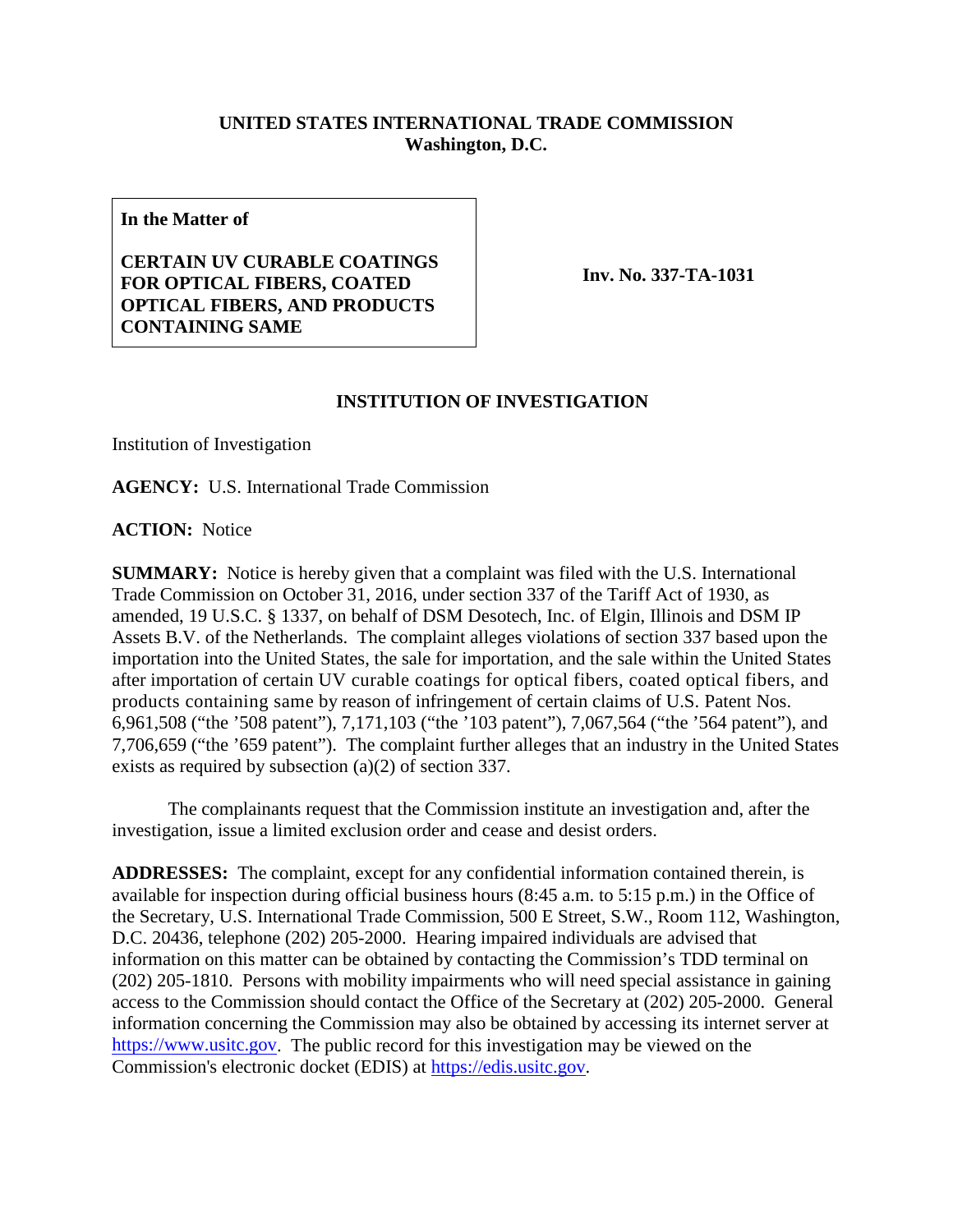**FOR FURTHER INFORMATION CONTACT:** The Office of Unfair Import Investigations, U.S. International Trade Commission, telephone (202) 205-2560.

**AUTHORITY:** The authority for institution of this investigation is contained in section 337 of the Tariff Act of 1930, as amended, and in section 210.10 of the Commission's Rules of Practice and Procedure, 19 C.F.R. § 210.10 (2016).

**SCOPE OF INVESTIGATION:** Having considered the complaint, the U.S. International Trade Commission, on November 29, 2016, **ORDERED THAT** –

(1) Pursuant to subsection (b) of section 337 of the Tariff Act of 1930, as amended, an investigation be instituted to determine whether there is a violation of subsection  $(a)(1)(B)$  of section 337 in the importation into the United States, the sale for importation, or the sale within the United States after importation of certain UV curable coatings for optical fibers, coated optical fibers, and products containing same by reason of infringement of one or more of claims 1–8, 10–15, and 18–22 of the '508 patent; claims 1–10 and 13–15 of the '103 patent; claims 2–4, 9, 11–12, and 15 of the '564 patent; and claims 1–3, 9, 12, 16–18, 21, and 30 of the '659 patent; and whether an industry in the United States exists as required by subsection (a)(2) of section 337;

(2) Pursuant to Commission Rule  $210.50(b)(1)$ , 19 C.F.R. §  $210.50(b)(1)$ , the presiding administrative law judge shall take evidence or other information and hear arguments from the parties and other interested persons with respect to the public interest in this investigation, as appropriate, and provide the Commission with findings of fact and a recommended determination on this issue, which shall be limited to the statutory public interest factors set forth in 19 U.S.C. §§ 1337(d)(1), (f)(1), (g)(1);

(3) For the purpose of the investigation so instituted, the following are hereby named as parties upon which this notice of investigation shall be served:

(a) The complainants are:

DSM Desotech, Inc. 1122 Saint Charles Street Elgin, IL 60120

DSM IP Assets B.V. Het Overloon 1 6411 TE Heerlen **Netherlands** 

(b) The respondents are the following entities alleged to be in violation of section 337, and are the parties upon which the complaint is to be served: